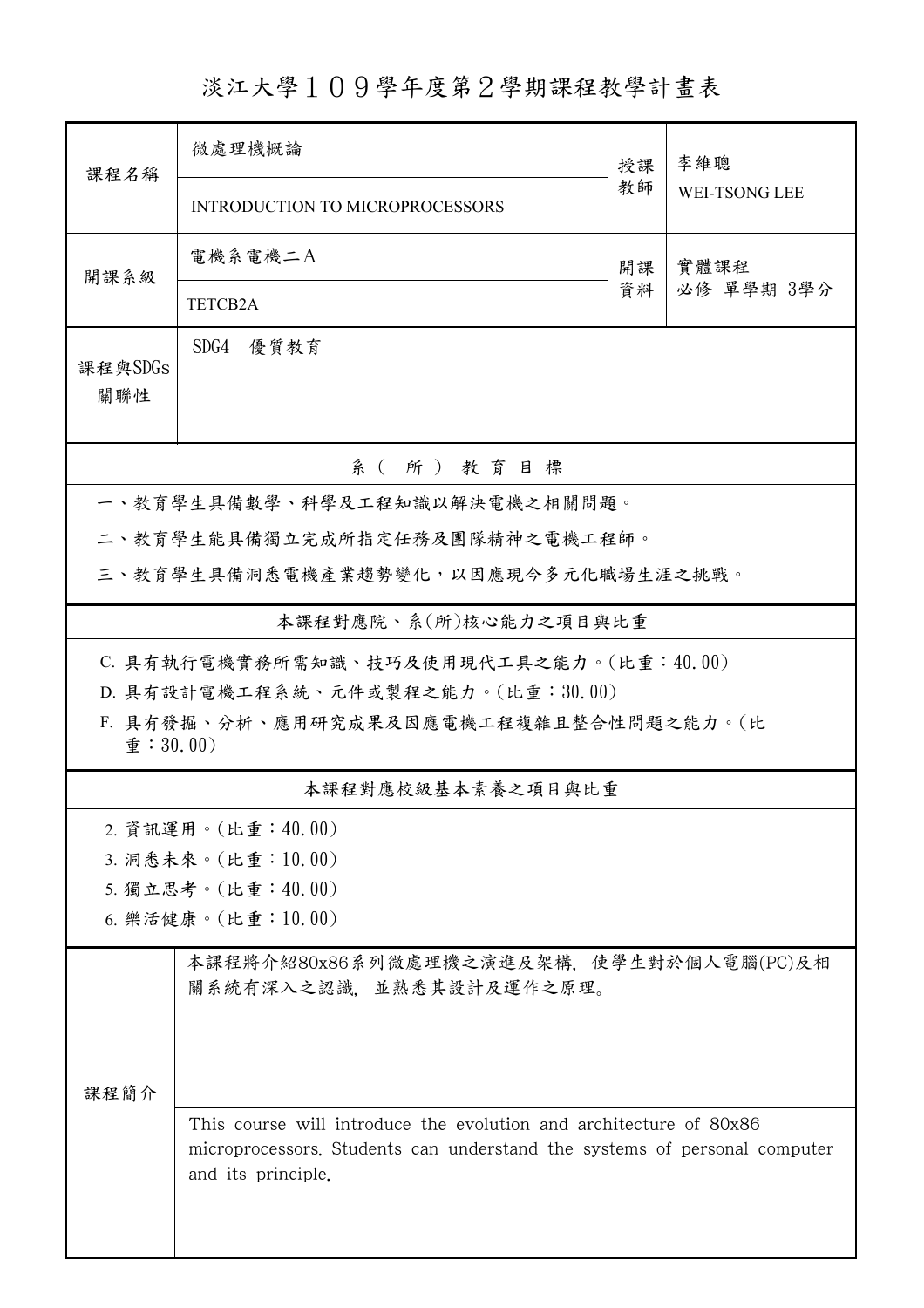## 本課程教學目標與認知、情意、技能目標之對應

將課程教學目標分別對應「認知(Cognitive)」、「情意(Affective)」與「技能(Psychomotor)」 的各目標類型。

一、認知(Cognitive):著重在該科目的事實、概念、程序、後設認知等各類知識之學習。

二、情意(Affective):著重在該科目的興趣、倫理、態度、信念、價值觀等之學習。

三、技能(Psychomotor):著重在該科目的肢體動作或技術操作之學習。

| 序<br>號         | 教學目標(中文)                                  |                                                  |            | 教學目標(英文)                                                                        |         |  |  |  |
|----------------|-------------------------------------------|--------------------------------------------------|------------|---------------------------------------------------------------------------------|---------|--|--|--|
| 1              | 使學生認識80x86微處理機架構                          |                                                  |            | Students may know the architecture of 80x86 micro<br>processor                  |         |  |  |  |
| $\overline{2}$ | 使學生了解微處理機運作原理                             |                                                  |            | Students can understand principle of microprocessor.                            |         |  |  |  |
| 3              | 使學生能夠結合理論與實務,了解<br>日常生活中所接觸的微處理機原理<br>及應用 |                                                  |            | To link up theory with practice, and know the<br>microprocessor's applications. |         |  |  |  |
|                | 使學生具備設計微處理機程式的能<br>力                      |                                                  |            | Students can have microprocessor designing abilities.                           |         |  |  |  |
|                | 教學目標之目標類型、核心能力、基本素養教學方法與評量方式              |                                                  |            |                                                                                 |         |  |  |  |
| 序號             | 目標類型                                      | 院、系 $(\kappa)$<br>核心能力                           | 校級<br>基本素養 | 教學方法                                                                            | 評量方式    |  |  |  |
| $\mathbf{1}$   | 認知                                        | CD                                               | 2356       | 講述                                                                              | 紙筆測驗    |  |  |  |
| $\overline{2}$ | 認知                                        | CD                                               | 2356       | 講述                                                                              | 紙筆測驗    |  |  |  |
| 3              | 認知                                        | <b>CDF</b>                                       | 2356       | 講述                                                                              | 實作、紙筆測驗 |  |  |  |
| 4              | 認知                                        | <b>CDF</b>                                       | 2356       | 講述                                                                              | 實作、紙筆測驗 |  |  |  |
|                | 授課進度表                                     |                                                  |            |                                                                                 |         |  |  |  |
| 週<br>坎         | 日期起訖                                      | 內 容 (Subject/Topics)<br>備註                       |            |                                                                                 |         |  |  |  |
|                | $110/02/22$ ~<br>110/02/28                | Introduction: 1.Addressing Mode                  |            |                                                                                 |         |  |  |  |
| 2              | $110/03/01$ ~<br>110/03/07                | Introduction: 2.Hardware Spec.                   |            |                                                                                 |         |  |  |  |
| 3              | $110/03/08$ ~<br>110/03/14                | Memory Sub-System: 1.Memory Device               |            |                                                                                 |         |  |  |  |
| 4              | $110/03/15$ ~<br>110/03/21                | Memory Sub-System: 2.Design of Sub-System        |            |                                                                                 |         |  |  |  |
| 5              | $110/03/22$ ~<br>110/03/28                | I/O Sub-System: 1. Decoder and Interface Circuit |            |                                                                                 |         |  |  |  |
| 6              | $110/03/29$ ~<br>110/04/04                | $I/O$ Sub-System: 2.8255 PPI                     |            |                                                                                 |         |  |  |  |
| 7              | $110/04/05$ ~<br>110/04/11                | $I/O$ Sub-System: 3.8254 Timer                   |            |                                                                                 |         |  |  |  |
| 8              | $110/04/12$ ~<br>110/04/18                | $I/O$ Sub-System: 4. 16550 UART                  |            |                                                                                 |         |  |  |  |
|                |                                           |                                                  |            |                                                                                 |         |  |  |  |